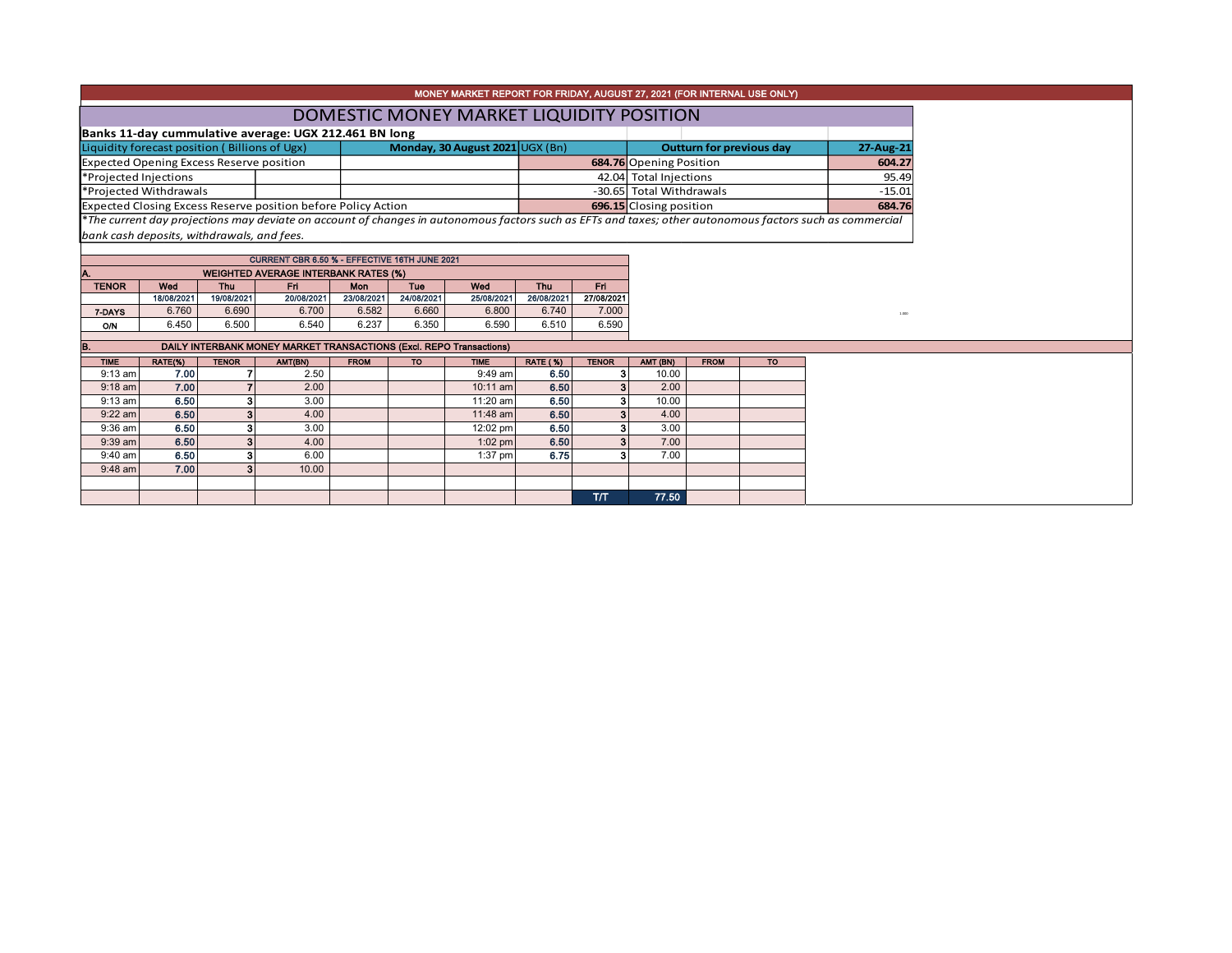| IC.              |                                                                                       |                         |                                                                                                                                                                          |                 |                            | <b>CBR AND THE 7- DAY WAR INTERBANK RATES</b>                     |                |                |              |                |                          |            |
|------------------|---------------------------------------------------------------------------------------|-------------------------|--------------------------------------------------------------------------------------------------------------------------------------------------------------------------|-----------------|----------------------------|-------------------------------------------------------------------|----------------|----------------|--------------|----------------|--------------------------|------------|
| 9.500            |                                                                                       |                         |                                                                                                                                                                          |                 |                            |                                                                   |                |                |              |                |                          |            |
| 9.000<br>8.500   |                                                                                       |                         |                                                                                                                                                                          |                 |                            |                                                                   |                |                |              |                |                          |            |
| 8.000            |                                                                                       |                         |                                                                                                                                                                          |                 |                            |                                                                   |                |                |              |                |                          |            |
| 7.500            |                                                                                       |                         |                                                                                                                                                                          |                 |                            |                                                                   |                |                |              |                |                          |            |
| 7.000            |                                                                                       |                         |                                                                                                                                                                          |                 |                            |                                                                   |                |                |              |                |                          |            |
| 6.500<br>6.000   |                                                                                       |                         |                                                                                                                                                                          |                 |                            |                                                                   |                |                |              |                |                          |            |
| 5.500            |                                                                                       |                         |                                                                                                                                                                          |                 |                            |                                                                   |                |                |              |                |                          |            |
| 5.000            |                                                                                       |                         |                                                                                                                                                                          |                 |                            |                                                                   |                |                |              |                |                          |            |
| 4.500            |                                                                                       |                         |                                                                                                                                                                          |                 |                            |                                                                   |                |                |              |                |                          |            |
| 4.000            |                                                                                       |                         |                                                                                                                                                                          |                 |                            |                                                                   |                |                |              |                |                          |            |
|                  | 12/08/2021                                                                            | 13/08/2021              | 16/08/2021                                                                                                                                                               | 17/08/2021      | 18/08/2021                 | 19/08/2021                                                        | 20/08/2021     | 23/08/2021     | 24/08/2021   |                | 25/08/2021<br>26/08/2021 | 27/08/2021 |
|                  |                                                                                       |                         |                                                                                                                                                                          |                 |                            |                                                                   |                |                |              |                |                          |            |
|                  |                                                                                       |                         |                                                                                                                                                                          |                 |                            | • Overnight WAR -7-day WAR - CBR rate - Upper bound - Lower bound |                |                |              |                |                          |            |
| D.               |                                                                                       |                         | MONETARY POLICY OPERATIONS MATURITIES PROFILE: (02-SEP- 2021 TO 30-SEPT- 2021)                                                                                           |                 |                            |                                                                   |                |                |              |                |                          |            |
| <b>DATE</b>      | <b>THUR</b>                                                                           | <b>THUR</b>             | <b>THUR</b>                                                                                                                                                              | <b>THUR</b>     | <b>THUR</b>                | <b>TOTAL</b>                                                      |                |                |              |                |                          |            |
|                  | 02-Sep-21                                                                             | 09-Sep-21               | 16-Sep-21                                                                                                                                                                | 23-Sep-21       | 30-Sep-21                  |                                                                   |                |                |              |                |                          |            |
| <b>REPO</b>      | 1,162.45                                                                              | $\sim$                  |                                                                                                                                                                          |                 |                            | 1,162.45                                                          |                |                |              |                |                          |            |
| <b>REV REPO</b>  | $\sim$                                                                                | $\sim$                  | $\sim$                                                                                                                                                                   | $\sim$          | $\sim$                     | $\sim$                                                            |                |                |              |                |                          |            |
| <b>DEPO AUCT</b> | $\sim$                                                                                | 135.30                  | $\sim$                                                                                                                                                                   | 450.10          | $\sim$                     | 585.40                                                            |                |                |              |                |                          |            |
| <b>TOTALS</b>    | 1.162.45                                                                              | 135.30                  | ×.                                                                                                                                                                       | 450.10          |                            | 1,747.85                                                          |                |                |              |                |                          |            |
|                  |                                                                                       |                         | Total O/S Deposit Auction balances held by BOU up to 07 October Q912021: UGX 908 BN<br>Total O/S Repo, Reverse Repo & Deposit Auction balances held by BOU: UGX 2,071 BN |                 |                            |                                                                   |                |                |              |                |                          |            |
|                  | (EI) STOCK OF TREASURY SECURITIES                                                     |                         |                                                                                                                                                                          |                 | Eii)                       | <b>MONETARY POLICY MARKET OPERATIONS</b>                          |                |                |              |                |                          |            |
|                  | LAST TBIILS ISSUE DATE: 19-AUGUST-2021                                                |                         |                                                                                                                                                                          |                 |                            | (VERTICAL REPOS, REV-REPOS & DEPOSIT AUCTIONS)                    |                |                |              |                |                          |            |
|                  | On-the-run O/S T-BILL STOCKs (Bns-UGX)                                                |                         | 6,489.24                                                                                                                                                                 | 30/08/2021      | OMO                        | <b>ISSUE DATE</b>                                                 | <b>AMOUNT</b>  | <b>WAR</b>     | <b>RANGE</b> | <b>TENOR</b>   |                          |            |
|                  | On-the-run O/S T-BONDSTOCKs(Bns-UGX)                                                  |                         | 20,526.79                                                                                                                                                                | 30/08/2021 REPO |                            | $02$ -Aug -                                                       | 418.00         | 6.500          |              |                |                          |            |
|                  | TOTAL TBILL & TBOND STOCK- UGX                                                        |                         | 27,016.03                                                                                                                                                                |                 | <b>REPO</b>                | $04-Auq$                                                          | 225.50         | 6.500          |              |                |                          |            |
| O/S=Outstanding  |                                                                                       |                         |                                                                                                                                                                          |                 | <b>REPO</b>                | $05-Auq$                                                          | 1,501.00       | 6.500          |              |                |                          |            |
| <b>MATURITY</b>  | TOTAL STOCK YTM (%)                                                                   |                         | <b>CHANGE IN</b>                                                                                                                                                         |                 | <b>REPO</b>                | 09-Augl                                                           | 143.00         | 6.500          |              | 3              |                          |            |
|                  | (BN UGX)                                                                              | AT CUT OFF <sup>®</sup> | YTM (+/-)                                                                                                                                                                |                 | <b>DAUT</b>                | $12$ -Aug                                                         | 59.02          | 7.384          |              | 84             |                          |            |
| 91<br>182        | 94.20<br>435.51                                                                       | 6.825<br>8.751          | $-0.473$<br>$-0.118$                                                                                                                                                     |                 | <b>DAUT</b><br><b>DAUT</b> | $12-Auq$<br>$12$ -Aug                                             | 79.74<br>84.85 | 7.003<br>6.906 |              | 56<br>28       |                          |            |
| 364              | 5,959.53                                                                              | 9.700                   | $-0.452$                                                                                                                                                                 |                 | <b>REPO</b>                | $12$ -Aug -                                                       | 1,474.00       | 6.500          |              |                |                          |            |
| 2YR              | $\sim$                                                                                | 11.500                  | $-1.500$                                                                                                                                                                 |                 | <b>REPO</b>                | 16-Aug                                                            | 482.50         | 6.500          |              | 3              |                          |            |
| 3YR              | $\sim$                                                                                | 11.390                  | $-1.410$                                                                                                                                                                 |                 | <b>REPO</b>                | 18-Aug                                                            | 142.50         | 6.500          |              | $\overline{1}$ |                          |            |
| 5YR              | 1,589.27                                                                              | 13.409                  | $-1.691$                                                                                                                                                                 |                 | <b>REPO</b>                | 19-Aug                                                            | 1,641.00       | 6.500          |              | $\overline{7}$ |                          |            |
| 10YR             | 9,703.84                                                                              | 13.739                  | $-2.231$                                                                                                                                                                 |                 | <b>DAUT</b>                | 26-Aug                                                            | 358.08         | 6.998          |              | 28             |                          |            |
| <b>15YR</b>      | 7,946.63                                                                              | 14.090                  | $-0.310$                                                                                                                                                                 |                 | <b>DAUT</b>                | 26-Aug                                                            | 39.58          | 6.950          |              | 56             |                          |            |
| <b>20YR</b>      | 1,287.05                                                                              | 15.950                  | $-1.040$                                                                                                                                                                 |                 | <b>DAUT</b>                | 26-Aug                                                            | 54.34          | 7.299          |              | 84             |                          |            |
|                  | Cut OFF is the lowest price/ highest yield that satisfies the auction awarded amount. |                         |                                                                                                                                                                          |                 | <b>REPO</b>                | $26$ -Aug                                                         | 1,161.00       | 6.500          |              | $\overline{7}$ |                          |            |
|                  |                                                                                       |                         |                                                                                                                                                                          |                 |                            | WAR-Weighted Average Rate                                         |                |                |              |                |                          |            |